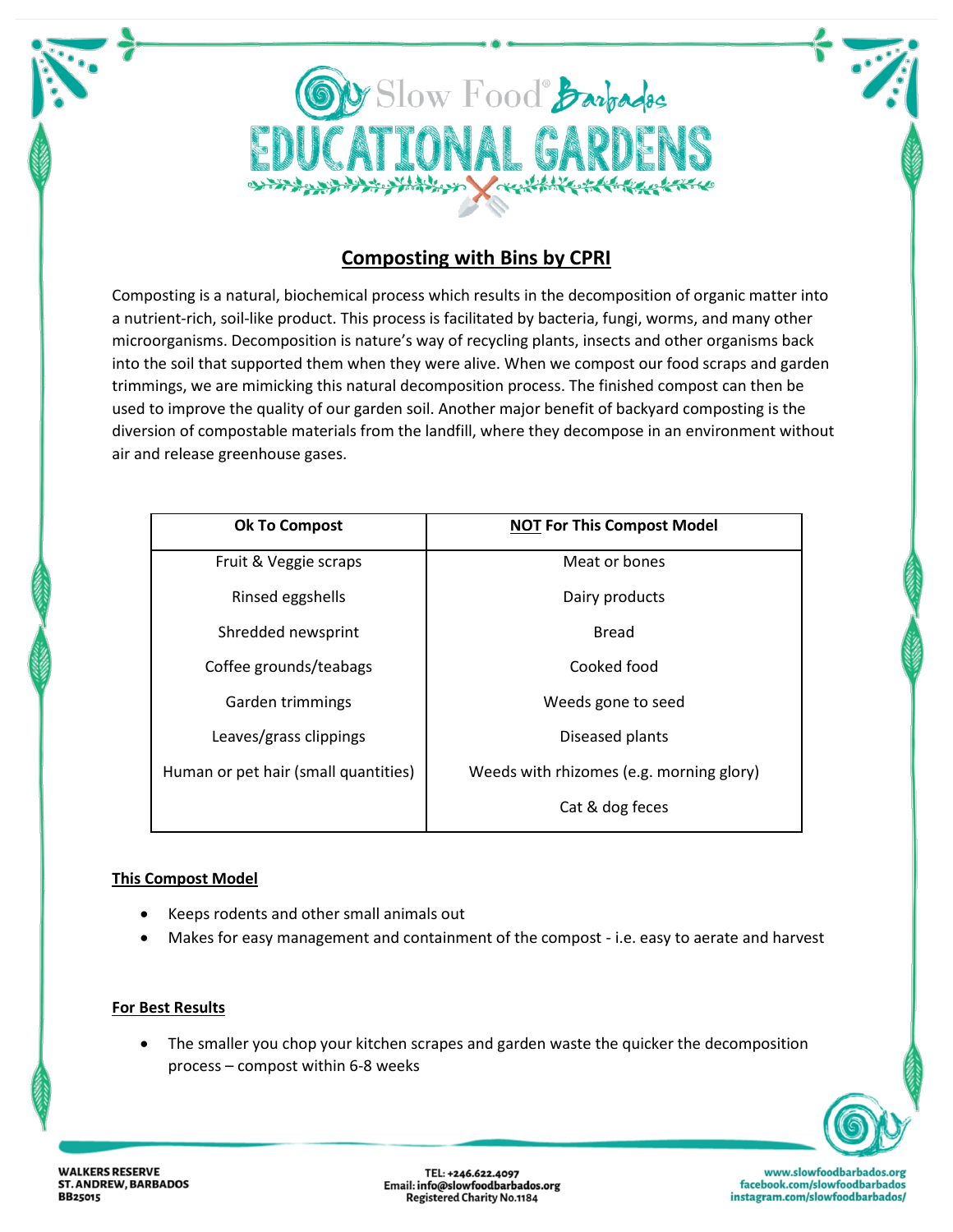- Layer brown and green organic matter at a 2 to 1 ratio (2 handfuls of brown matter over 1 handful of green matter)
- Moisture is important keep the organic material as wet as a wrung-out sponge
- Spin your composter 1x per week
- Place your composter in a convenient partially sunny/shady spot
- To accelerate the decomposition stage, use EM (effective microorganism) available through CPRI at the Graeme Hall Market (GHM)

| Greens (N - Nitrogen)                     | <b>Browns (C - Carbon)</b>      |
|-------------------------------------------|---------------------------------|
| Fruit and veggie scraps                   | <b>Fallen leaves</b>            |
| Fresh grass clippings                     | Straw                           |
| Fresh leaves (e.g. moringa, flamboyant)   | Dry grass clippings             |
| Fresh weeds and plants                    | Chipped woody debris            |
| Eggshells (rinse & finely crushed)        | Shredded newspaper (not glossy) |
| Fresh animal manure (horse, chicken, cow) | Sawdust (sparingly)             |

CPRI (Barbados) Inc

Graeme Hall, Ch.Ch

[office@cpribarbados.com](mailto:office@cpribarbados.com)

Tel: 266-3521

[www.cpribarbados.com](http://www.cpribarbados.com/)

<https://www.facebook.com/CPRIBarbados>

SEE OVERLEAF AS WELL



 $\zeta$ 

TEL: +246.622.4097 Email: info@slowfoodbarbados.org<br>Registered Charity No.1184

www.slowfoodbarbados.org facebook.com/slowfoodbarbados instagram.com/slowfoodbarbados/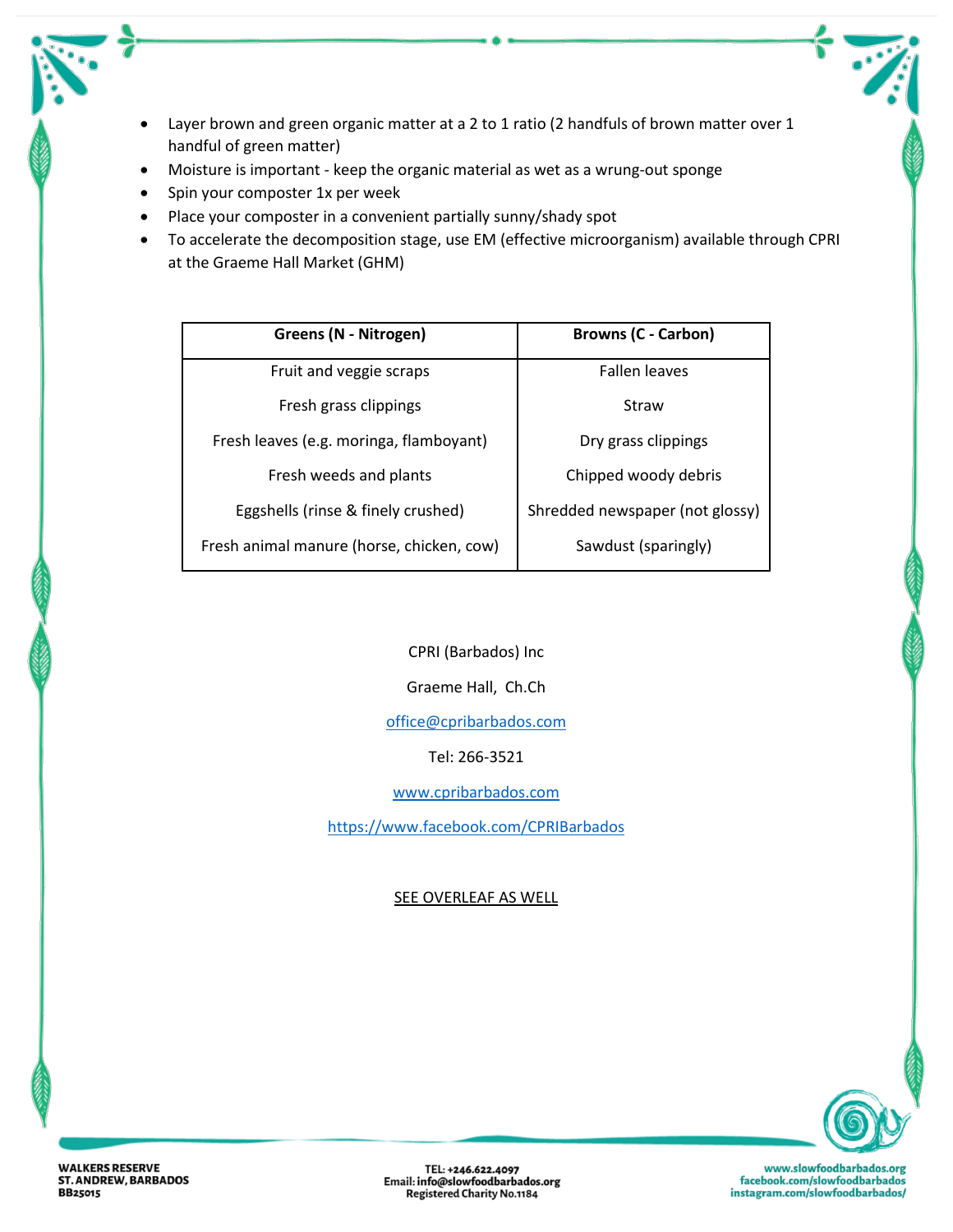- 1. To always mix 2 thirds of browns (Dried leaves, twigs with 1 third of fresh green (leaves, flowers) or wet stuff (watermelon , banana, peels)
- 2. Cut everything as small as possible to accelerate the composting process
- 3. Keep in each classroom a bucket with a lid to place the fruit peels and veggies to empty once it is full , at the end of the day in the compost bin.
- 4. Always add 1-2 handfuls of grass clippings or dried leaves to cover the fresh organic matter from the classroom bin.
- 5. Rinse the bucket with some water and pour it inside the compost bin making sure both corners and not only the center receive the liquid that will drain and just leave some moisture.
- 6. Turn the compost bin or better use a garden fork to turn once or twice a week the organic matter.

One compost bin for one school is very little space to collect all organic matter coming from lunches and snacks of many kids. Therefore, it will be recommended to make a compost pile or two with chicken wire if the volume of greens and raw food is higher than the compost bin can carry.

7. There should be only a couple of students that each week are in charge of the classroom bucket and compost bin. Important to make sure they are all aware of what goes and what does not go in the compost bin.

If the compost bin smells, it is too wet and needs more oxygen (turn it)

## If it is too dry it needs some water

If it is right, it should smell good, look a bit moist and dark and have lots of little creatures doing the job

- 8. Adding a handful of earthworms helps the process, since they cannot reach the bins from the ground. If those are added, the garden fork has to be used gently to avoid hurting them and avoid adding too many citrus or onions and garlic because they can harm their skin.
- 9. If earthworms are added the compost bin should be better under a tree or in a semi shaded spot.

TEL: +246.622.4097 Email: info@slowfoodbarbados.org **Registered Charity No.1184**